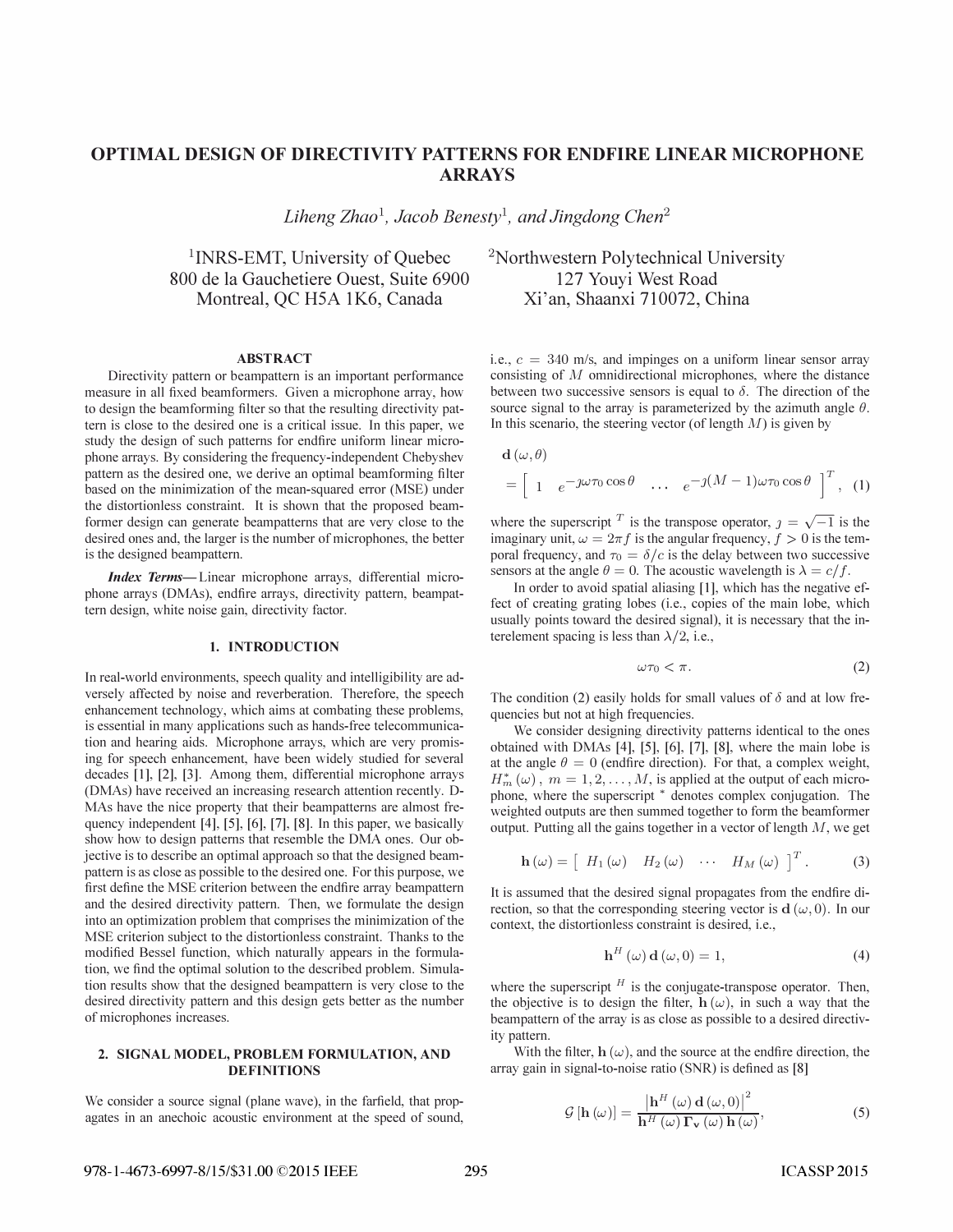where  $\Gamma_{\mathbf{v}}(\omega)$  is the pseudo-coherence matrix of the noise signal vector.

The most convenient way to evaluate the sensitivity of the array to some of its imperfections is via the so-called white noise gain (WNG), which is defined by taking  $\Gamma_{\mathbf{v}} (\omega) = \mathbf{I}_M$  in (5), where  $\mathbf{I}_M$ is the  $M \times M$  identity matrix, i.e.,

$$
\mathcal{W}\left[\mathbf{h}\left(\omega\right)\right] = \frac{\left|\mathbf{h}^{H}\left(\omega\right)\mathbf{d}\left(\omega,0\right)\right|^{2}}{\mathbf{h}^{H}\left(\omega\right)\mathbf{h}\left(\omega\right)}.
$$
\n(6)

The maximum WNG is given by [8]

$$
\mathcal{W}_{\max} \left[ \mathbf{h} \left( \omega \right) \right] = M. \tag{7}
$$

Another important measure, which quantifies how the microphone array performs in the presence of reverberation, is the directivity factor (DF). Considering the spherically isotropic (diffuse) noise field, the DF is defined as

$$
\mathcal{D}\left[\mathbf{h}\left(\omega\right)\right] = \frac{\left|\mathbf{h}^{H}\left(\omega\right)\mathbf{d}\left(\omega,0\right)\right|^{2}}{\mathbf{h}^{H}\left(\omega\right)\mathbf{\Gamma}_{\mathrm{d}}\left(\omega\right)\mathbf{h}\left(\omega\right)},\tag{8}
$$

where the elements of the  $M \times M$  matrix  $\Gamma_d(\omega)$  are

$$
\left[\Gamma_{\rm d}(\omega)\right]_{ij} = \frac{\sin\left[\omega(j-i)\tau_0\right]}{\omega(j-i)\tau_0} = \text{sinc}\left[\omega(j-i)\tau_0\right].\tag{9}
$$

The maximum DF is given by [8]

$$
\mathcal{D}_{\max} [\mathbf{h}(\omega)] = \mathbf{d}^H (\omega, 0) \mathbf{\Gamma}_d^{-1} (\omega) \mathbf{d}(\omega, 0), \qquad (10)
$$

and it can be shown that [9]

$$
\lim_{\delta \to 0} \mathcal{D}_{\text{max}} \left[ \mathbf{h} \left( \omega \right) \right] = M^2. \tag{11}
$$

#### 3. BEAMPATTERNS

The beampattern or directivity pattern describes the sensitivity of the beamformer to a plane wave (source signal) impinging on the array from the direction  $\theta$ . For a uniform linear array, it is mathematically defined as

$$
\mathcal{B}_M\left[\mathbf{h}\left(\omega\right),\theta\right] = \mathbf{d}^H\left(\omega,\theta\right)\mathbf{h}\left(\omega\right) \n= \sum_{m=1}^M H_m\left(\omega\right)e^{\jmath\left(m-1\right)\omega\tau_0\cos\theta}.
$$
\n(12)

Recall that  $h(\omega)$  is designed so that the array looks in the direction  $\theta = 0$ . For a fixed **h** ( $\omega$ ), it is obvious that

$$
\mathcal{B}_{M}\left[\mathbf{h}\left(\omega\right),-\theta\right]=\mathcal{B}_{M}\left[\mathbf{h}\left(\omega\right),\theta\right]
$$
 (13)

and

$$
\mathcal{B}_M\left[\mathbf{h}\left(\omega\right),\theta+2\pi\right]=\mathcal{B}_M\left[\mathbf{h}\left(\omega\right),\theta\right].\tag{14}
$$

Therefore, the complex function  $\mathcal{B}_M$  [h ( $\omega$ ),  $\theta$ ] is even and periodic. As a result, the study of  $\mathcal{B}_M$  [**h**  $(\omega)$ ,  $\dot{\theta}$ ] is limited to  $\theta \in [0, \pi]$ .

Let  $\mathcal{B}(\theta)$  be a real even periodic function with period  $2\pi$  and such that  $\int_0^{\pi} |\mathcal{B}(\theta)| d\theta$  exists, then  $\mathcal{B}(\theta)$  can be written in terms of its Fourier cosine series:

$$
\mathcal{B}(\theta) = \sum_{n=0}^{\infty} b_n \cos(n\theta), \qquad (15)
$$

where

$$
b_0 = \frac{1}{\pi} \int_0^{\pi} \mathcal{B}(\theta) d\theta,
$$
 (16)

$$
b_i = \frac{2}{\pi} \int_0^{\pi} \mathcal{B}(\theta) \cos(i\theta) d\theta, \ i \ge 1.
$$
 (17)

Now, if we limit this series to the order N,  $\mathcal{B}(\theta)$  can be approximated by

$$
\mathcal{B}_N(\theta) = \sum_{n=0}^N b_n \cos(n\theta), \qquad (18)
$$

which is a trigonometric polynomial of order N. The function  $\mathcal{B}_N(\theta)$  is, in fact, a very general definition of a frequencyindependent directivity pattern of order  $N$ . It is very much related to the directivity pattern of an Nth-order DMA [4], [8]:

$$
\mathcal{B}'_{N}(\theta) = \sum_{n=0}^{N} a_n \cos^{n} \theta, \qquad (19)
$$

and any DMA pattern can be designed with  $\mathcal{B}_N(\theta)$ . Indeed, we know from the usual trigonometric identities that

$$
\cos^{n} \theta = \sum_{i} c(n, i) \cos [(n - 2i) \theta], \qquad (20)
$$

where  $c(n, i)$  are some binomial coefficients. Substituting (20) into (19), we deduce that any DMA pattern can be written as a general pattern,  $\mathcal{B}_N(\theta)$ . It is well known that

$$
\cos\left(n\theta\right) = T_n\left(\cos\theta\right),\tag{21}
$$

where  $T_n(\cdot)$  is the *n*th Chebyshev polynomial of the first kind [10], which have the recurrence relation:

$$
T_{n+1}(\cos\theta) = 2\cos\theta \times T_n(\cos\theta) - T_{n-1}(\cos\theta), \qquad (22)
$$

with

$$
T_0(\cos\theta) = 1, T_1(\cos\theta) = \cos\theta.
$$

Thus,  $\cos(n\theta)$  can be expressed as a sum of powers of  $\cos \theta$ . Consequently, any general pattern can be written as a DMA pattern. We can then conclude that  $\mathcal{B}_N(\theta)$  and  $\mathcal{B}'_N(\theta)$  are strictly equivalent.

The relations between the coefficients  $b_n$ ,  $n = 0, 1, \ldots, N$  of  $\mathcal{B}_N(\theta)$  and the coefficients  $a_n$ ,  $n = 0, 1, \dots, N$  of  $\mathcal{B}'_N(\theta)$  for the first three orders are as follows:

- $N = 1$ :  $b_0 = a_0, b_1 = a_1$ ;
- $N = 2$ :  $b_0 = a_0 + \frac{a_2}{2}, b_1 = a_1, b_2 = \frac{a_2}{2}$ ; and

• 
$$
N = 3
$$
:  $b_0 = a_0 + \frac{a_2}{2}$ ,  $b_1 = a_1 + \frac{3a_3}{4}$ ,  $b_2 = \frac{a_2}{2}$ ,  $b_3 = \frac{a_3}{4}$ .  
For convenience, we can also express (18) as

$$
\mathcal{B}_N(\theta) = \mathbf{t}^T(\theta)\,\mathbf{b},\tag{23}
$$

where

$$
\mathbf{t}(\theta) = \begin{bmatrix} 1 & \cos \theta & \cdots & \cos(N\theta) \end{bmatrix}^T \tag{24}
$$

and

$$
\mathbf{b} = \begin{bmatrix} b_0 & b_1 & \cdots & b_N \end{bmatrix}^T \tag{25}
$$

are two vectors of length  $N + 1$ .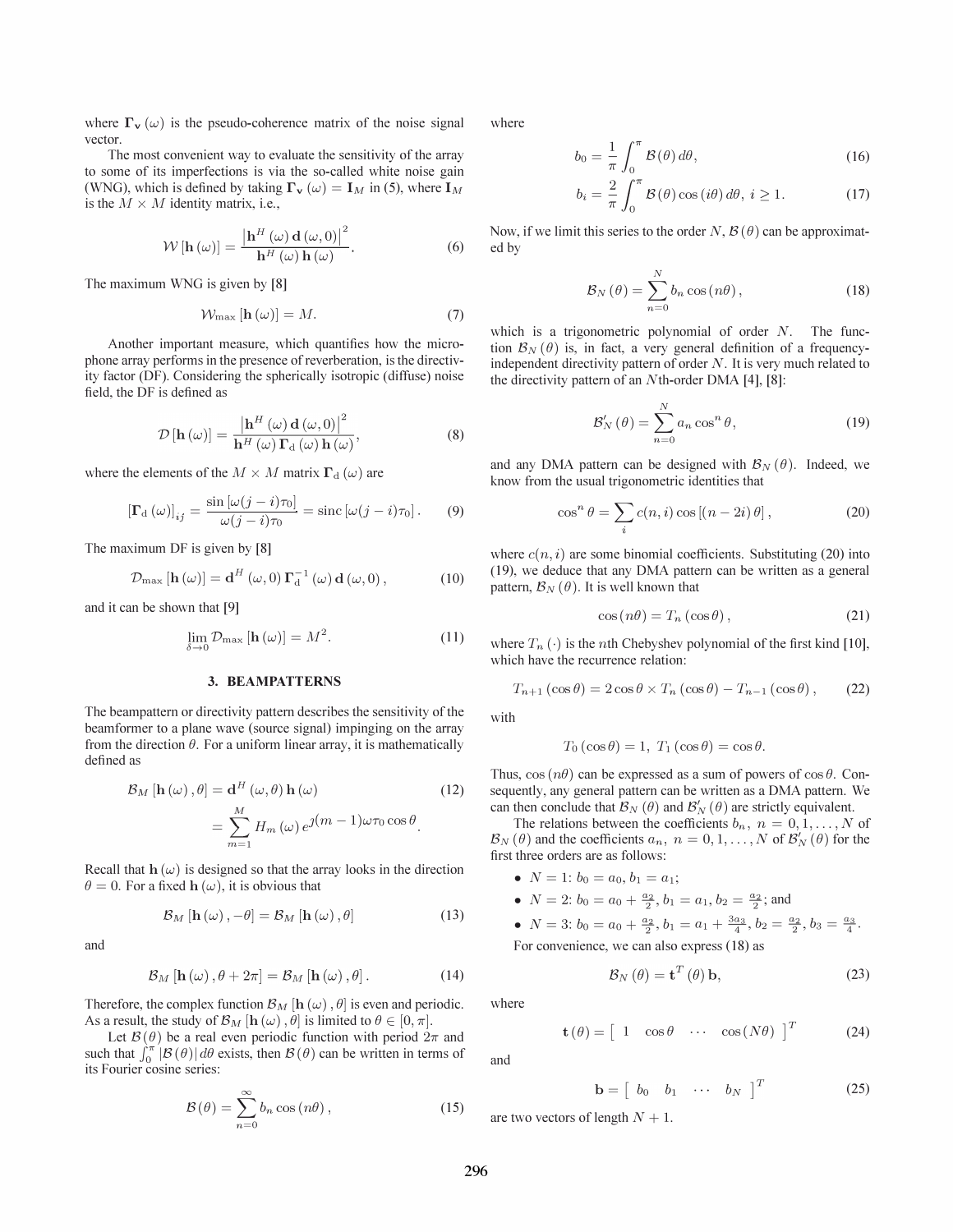In the rest, we need to make sure that at  $\theta = 0$ , we have

$$
\mathcal{B}_N\left(0\right) = \mathcal{B}'_N\left(0\right) = 1. \tag{26}
$$

Therefore, we will always choose

$$
a_0 = 1 - \sum_{n=1}^{N} a_n,
$$
 (27)

$$
b_0 = 1 - \sum_{n=1}^{N} b_n.
$$
 (28)

# 4. MEAN-SQUARED ERROR CRITERION

Considering the frequency-independent Chebyshev pattern,  $\mathcal{B}_N(\theta)$ , as the desired directivity pattern, the objective becomes to find a proper filter,  $h(\omega)$ , so that the array beampattern,  $\mathcal{B}_M$  [h ( $\omega$ ),  $\theta$ ], is as close as possible to  $\mathcal{B}_N(\theta)$ . From now on, it is assumed that  $\theta$  is a real random variable, which is uniformly distributed in the interval  $[0, \pi]$ . We define the MSE criterion between the array beampattern and the desired directivity pattern as

MSE 
$$
[\mathbf{h}(\omega)] = E \{ |\mathcal{B}_M [\mathbf{h}(\omega), \theta] - \mathcal{B}_N(\theta) |^2 \}
$$
 (29)  
\n
$$
= E \left[ \left| \mathbf{d}^H (\omega, \theta) \mathbf{h}(\omega) - \mathbf{t}^T(\theta) \mathbf{b} \right|^2 \right]
$$
\n
$$
= \mathbf{h}^H (\omega) \Phi_d (\omega) \mathbf{h}(\omega) - \mathbf{h}^H (\omega) \Phi_{dt} (\omega) \mathbf{b}
$$
\n
$$
- \mathbf{b}^T \Phi_{dt}^H (\omega) \mathbf{h}(\omega) + \mathbf{b}^T \Phi_t \mathbf{b},
$$

where  $E\{\cdot\}$  denotes mathematical expectation, and

$$
\Phi_{\mathbf{d}}\left(\omega\right) = E\left[\mathbf{d}\left(\omega,\theta\right)\mathbf{d}^H\left(\omega,\theta\right)\right],\tag{30}
$$

$$
\Phi_{\mathbf{dt}}\left(\omega\right) = E\left[\mathbf{d}\left(\omega,\theta\right)\mathbf{t}^T\left(\theta\right)\right],\tag{31}
$$

$$
\mathbf{\Phi}_{\mathbf{t}} = E\left[\mathbf{t}\left(\theta\right)\mathbf{t}^{T}\left(\theta\right)\right].
$$
 (32)

The  $(i, j)$ th element of the  $M \times M$  matrix  $\Phi_d(\omega)$  can be computed as

$$
\left[\Phi_{\mathbf{d}}\left(\omega\right)\right]_{ij} = E\left[e^{\jmath\omega\left(j-i\right)\tau_0\cos\theta}\right]
$$
\n
$$
= \frac{1}{\pi} \int_0^\pi e^{j\omega\left(j-i\right)\tau_0\cos\theta} d\theta
$$
\n
$$
= I_0\left[j\omega\left(j-i\right)\tau_0\right],
$$
\n(33)

where

$$
I_n(z) = \frac{1}{\pi} \int_0^{\pi} e^{z \cos \theta} \cos(n\theta) d\theta \qquad (34)
$$

is the integral representation of the modified Bessel function of the first kind [10].

In the same way, we can compute the  $(i, j)$ th element of the  $M \times (N + 1)$  matrix  $\Phi_{dt}(\omega)$  as follows:

$$
\begin{aligned} \left[\Phi_{\mathrm{dt}}\left(\omega\right)\right]_{ij} &= E\left\{e^{-j\omega\left(i-1\right)\tau_0\cos\theta}\cos\left[(j-1)\theta\right]\right\} \quad(35) \\ &= \frac{1}{\pi} \int_0^\pi e^{-j\omega\left(i-1\right)\tau_0\cos\theta}\cos\left[(j-1)\theta\right]d\theta \\ &= I_{j-1}\left[-j\omega\left(i-1\right)\tau_0\right]. \end{aligned}
$$



Fig. 1. Desired directivity pattern.

# 5. OPTIMAL DESIGN

To find the optimal filter, in the MSE sense, for the desired directivity pattern, it is important to minimize the MSE criterion given in (29) subject to the distortionless constraint given in  $(4)$ , i.e.,

$$
\min_{\mathbf{h}(\omega)} \text{MSE}[\mathbf{h}(\omega)] \quad \text{subject to} \quad \mathbf{h}^{H}(\omega) \mathbf{d}(\omega, 0) = 1. \tag{36}
$$

We easily find that the optimal solution is

 $\mathbf{h}_{\rm o}(\omega)$ 

$$
= \mathbf{h}_{\mathrm{u}}\left(\omega\right) + \frac{1-\mathbf{d}^{H}\left(\omega,0\right)\mathbf{h}_{\mathrm{u}}\left(\omega\right)}{\mathbf{d}^{H}\left(\omega,0\right)\mathbf{\Phi}_{\mathbf{d}}^{-1}\left(\omega\right)\mathbf{d}\left(\omega,0\right)} \mathbf{\Phi}_{\mathbf{d}}^{-1}\left(\omega\right)\mathbf{d}\left(\omega,0\right), \tag{37}
$$

where

$$
\mathbf{h}_{\mathrm{u}}\left(\omega\right) = \mathbf{\Phi}_{\mathrm{d}}^{-1}\left(\omega\right)\mathbf{\Phi}_{\mathrm{dt}}\left(\omega\right)\mathbf{b} \tag{38}
$$

is the unconstrained filter obtained by minimizing MSE  $[h(\omega)].$ 

#### 6. SIMULATIONS

In this section, we carry out simulations to evaluate the performance of the proposed approach. We consider a linear array with  $\delta = 2.5$  cm. In the rest, we would like to design the following frequency-independent Chebyshev pattern:

$$
\mathcal{B}_2(\theta) = 0.3095 + 0.484 \cos \theta + 0.2065 \cos(2\theta). \tag{39}
$$

This is equivalent to the second-order supercardioid pattern [6]:

$$
\mathcal{B}'_2(\theta) = 0.103 + 0.484 \cos \theta + 0.413 \cos^2 \theta. \tag{40}
$$

Figure 1 illustrates the desired directivity pattern [eq. (39)]. It should be noticed that similar simulation results can be obtained for other patterns and orders.

In order to avoid numerical problems with the inversion of  $\Phi_d(\omega)$ , we replace  $\Phi_d^{-1}(\omega)$  in (37) and (38) by  $[\Phi_{\mathbf{d}}(\omega) + \epsilon \mathbf{I}_M]^{-1}$ , where  $\epsilon = 10^{-12}$ .

First, we derive the optimal design by setting the number of microphones to  $M = 3$ . The derived beampattern and SNR gains are plotted in Figs. 2 and 3. We can see that the beampattern is similar to the desired directivity pattern in that the desired signal at the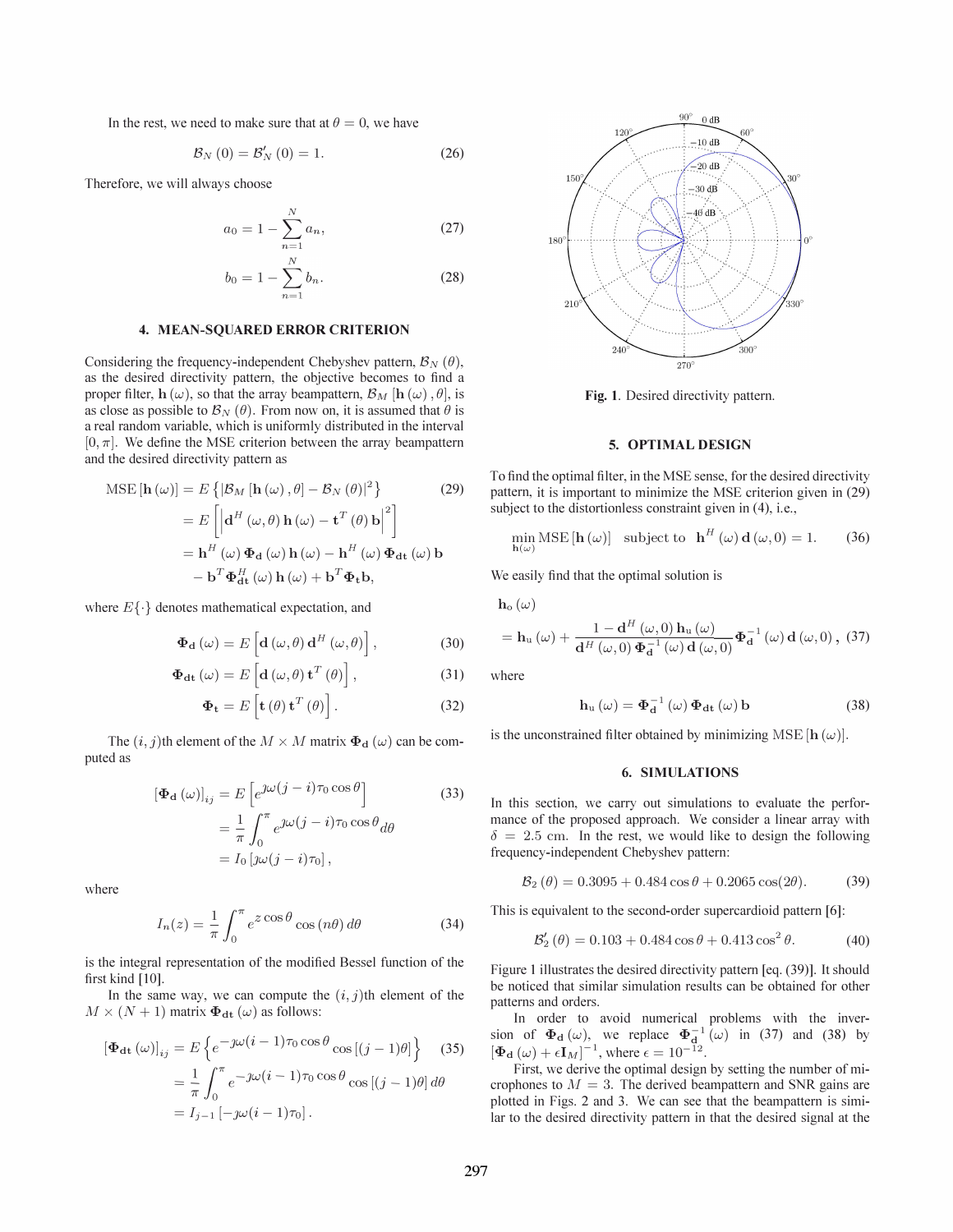endfire direction is perfectly preserved while the signals from the other directions are attenuated. We can also see that the DF is higher than 7 dB while the WNG is negative at low frequencies. Then, we increase the number of microphones to  $M = 5$  and investigate its effect on the performance of the optimal design. The beampattern and SNR gains are presented in Figs. 4 and 5. Comparing the patterns in Figs. 1, 2, and 4, we observe that, as the number of microphones increases, the designed beampattern gets closer to the desired directivity pattern as it can be expected. Comparing the SNR gains in Figs. 3 and 5, we can see that increasing the number of microphones slightly improves the DF and makes it frequency independent but degrades the WNG.



Fig. 2. Designed beampattern.  $M = 3$ ,  $\delta = 2.5$  cm, and f 1 kHz.



Fig. 3. SNR gains with the designed beampattern: (a) DF and (b) WNG.  $M = 3$  and  $\delta = 2.5$  cm.

# 7. CONCLUSIONS

In this paper, we focused on the design of beampatterns that resemble the DMA directivity patterns, which are almost frequency independent. We proposed an optimal design in the MSE sense and it



Fig. 4. Designed beampattern.  $M = 5$ ,  $\delta = 2.5$  cm, and f 1 kHz.



Fig. 5. SNR gains with the designed beampattern: (a) DF and (b) WNG.  $M = 5$  and  $\delta = 2.5$  cm.

was shown that we can approach the desired directivity patterns with very high precision. Our next step is to extend these ideas and make the proposed approach more robust to white noise amplification by including, for example, some ideas from [11].

# 8. RELATION TO PRIOR WORK

Microphone arrays can be applied to speech enhancement in noisy and reverberant environments [1], [2], [3]. In the design of fixed beamformers, the beampattern is a very important performance criterion. Among the many types of microphone arrays, DMAs are designed in such a way that their beampatterns obey some desired directivity patterns. In [4], [5], [6], [7], DMAs are constructed by using simple delays and band-pass filters. In [8], [12], DMAs are designed by passing the microphone outputs through a filter with some fundamental constraints on nulls. In this paper, we propose another way to design DMA patterns, which is based on the MSE criterion.